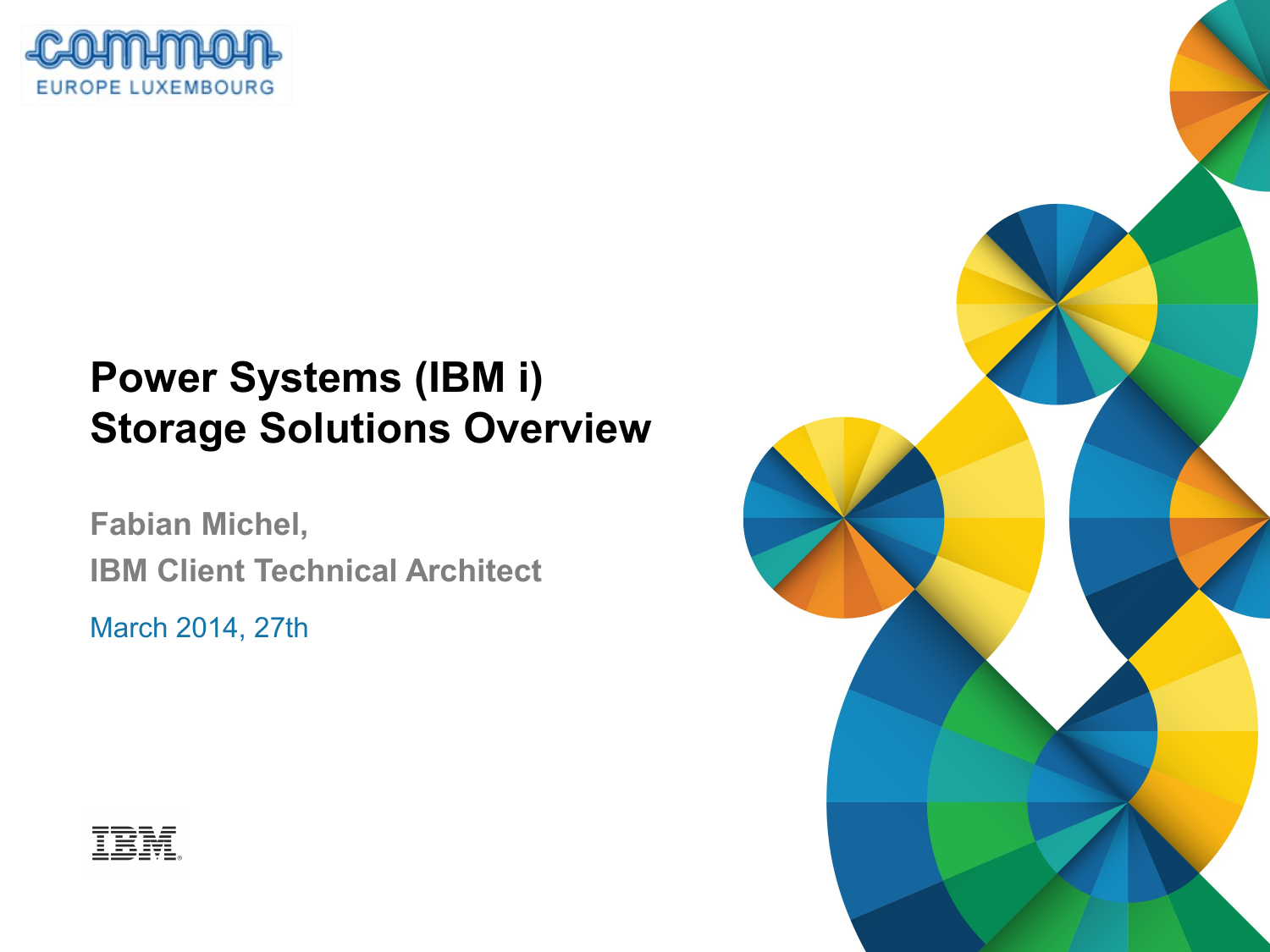

#### **Follow me on:**



<https://www.linkedin.com/in/fabianmichel> [https://twitter.com/Fabian\\_Michel](https://twitter.com/Fabian_Michel) <http://ipwr.blogspot.be/>



*Fabian Michel Client Technical Architect Senior IT Specialist IBM Certified*

*IBM Belgium Avenue du Bourget, 42 B-1130 Bruxelles Tel. +32 2 339 38 22 fabian\_michel@be.ibm.com*

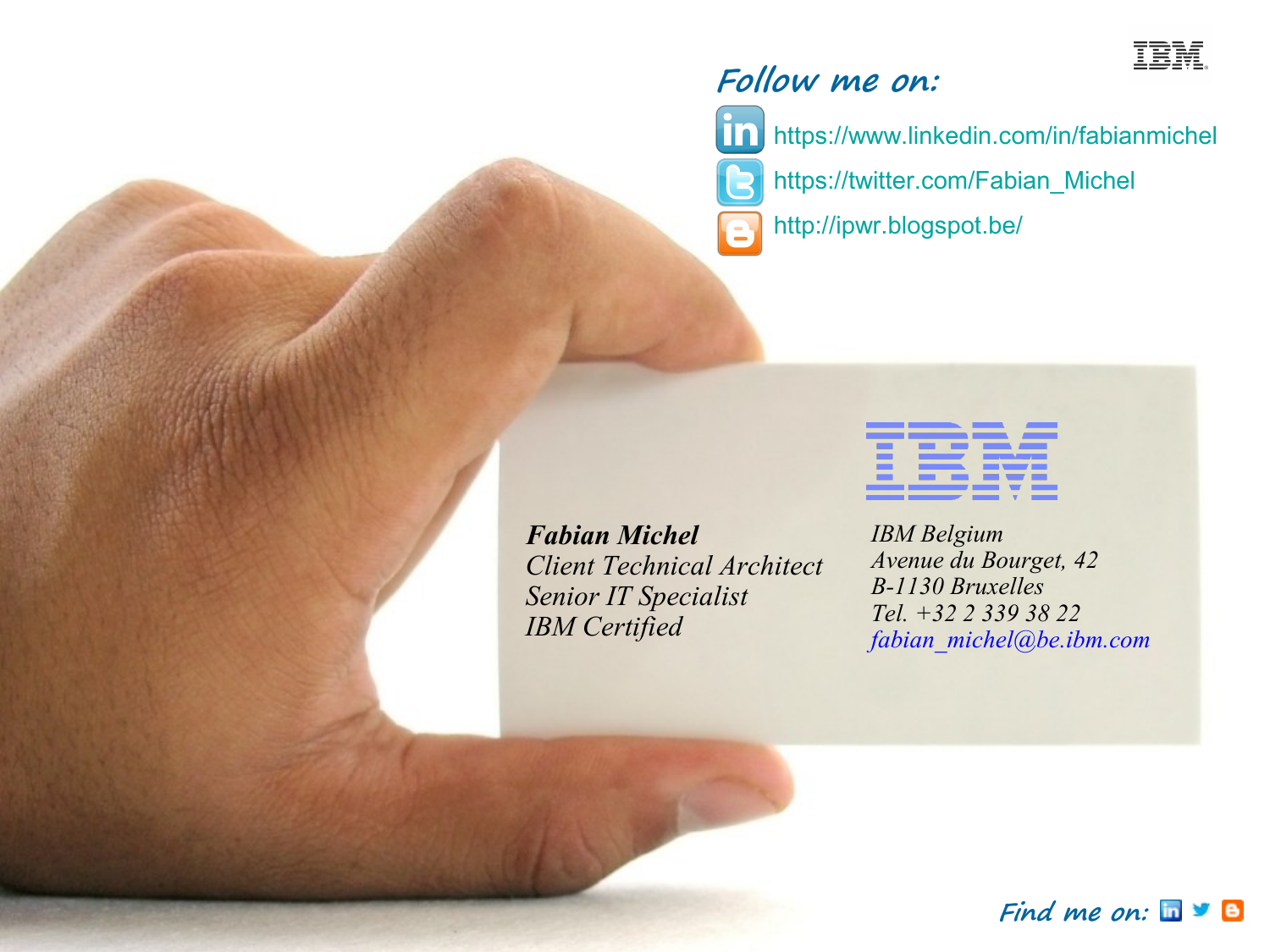

### **Agenda**

- $\triangleright$  Introduction
- External Storage Solutions Portfolio Overview
	- [External Storage Solutions](http://www-03.ibm.com/support/techdocs/atsmastr.nsf/WebIndex/PRS5199)
- $\triangleright$  Internal Storage Evolution
	- $\triangleright$  [Internal Storage Updates for COMMON](file:///C:/Users/IBM_ADMIN/Desktop/COMMON%20Lux%20Storage/Internal%20Storage%20Updates%20for%20COMMON.pdf)
- $\triangleright$  IBM FlashSystems
	- $\triangleright$  [IBM FlashSystems](http://www-03.ibm.com/support/techdocs/atsmastr.nsf/WebIndex/PRS5184) [with IBM i](http://www-03.ibm.com/support/techdocs/atsmastr.nsf/WebIndex/PRS5184)
- $\triangleright$  Virtual Tapes (if enough time)
	- ▶ [ProtecTIER on IBM i Overview](http://www-03.ibm.com/support/techdocs/atsmastr.nsf/WebIndex/PRS4737)
- $\triangleright$  Additional information
- Open Q&A

Click on the links! It is pointing to the latest versions of the presentations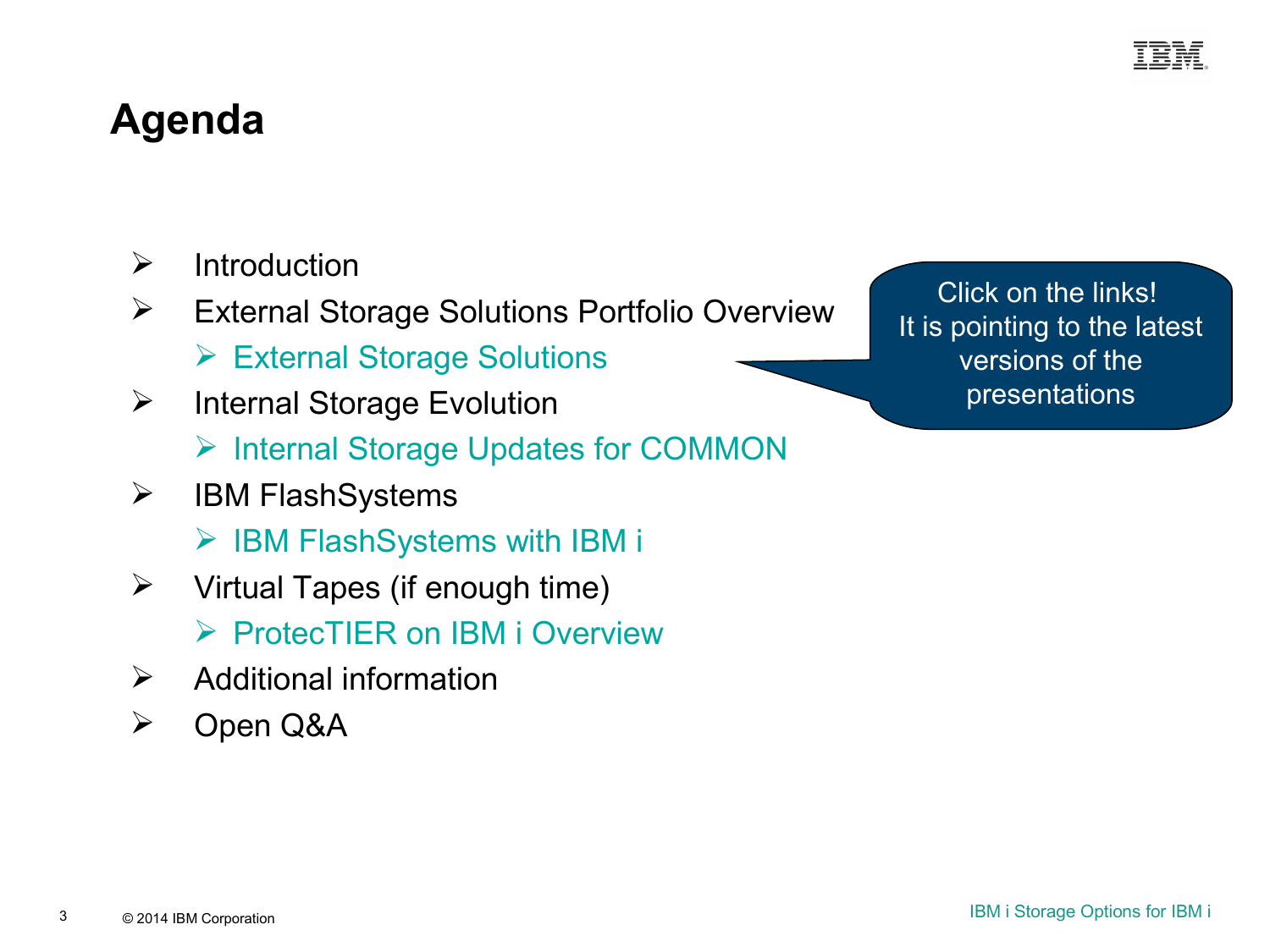

### **Backup Slides**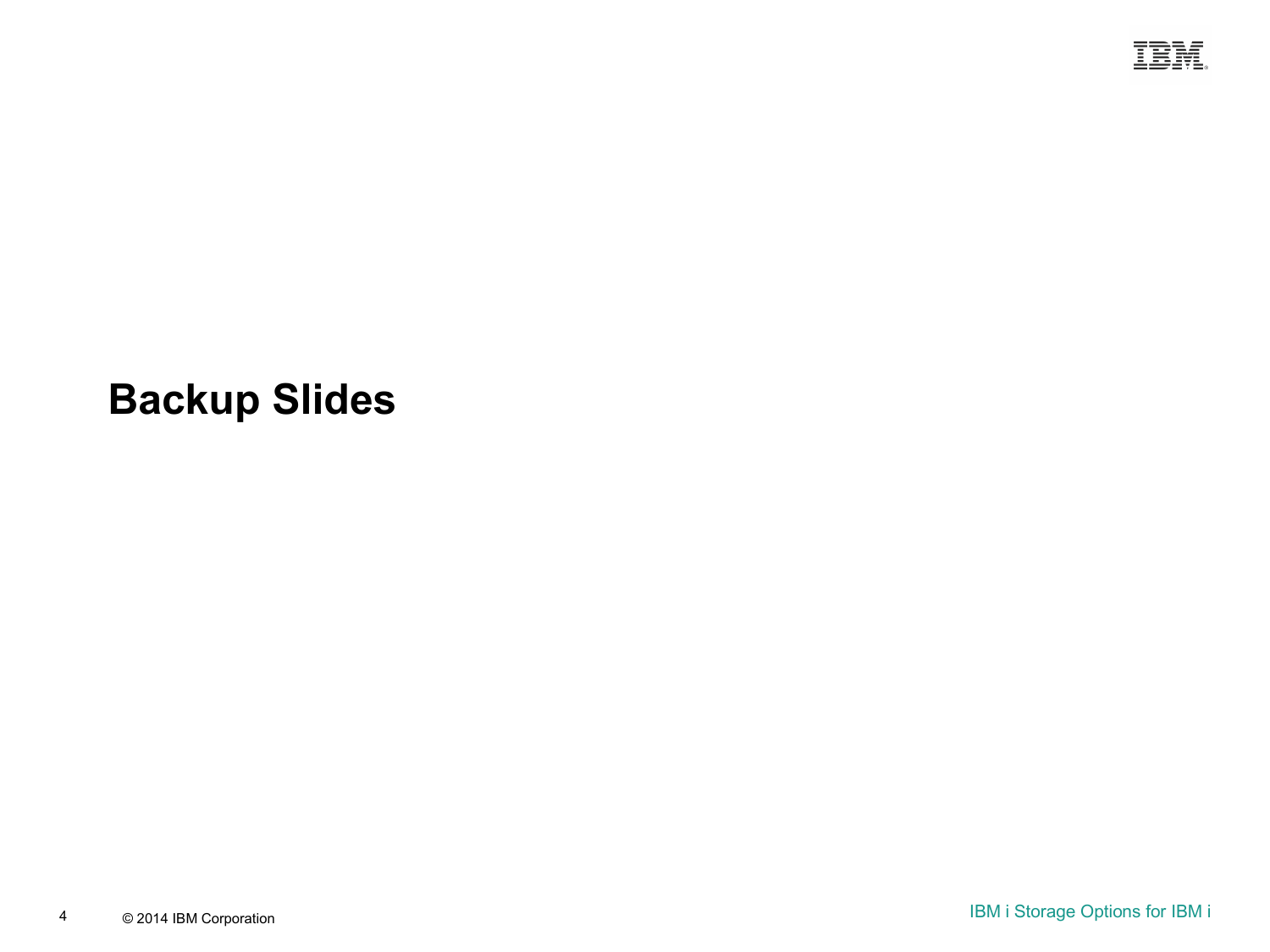

## **Comparing the Storwize Family**

|                                          | Storwize V3700                                                                                     | Storwize V5000                                                                                                   | Storwize V7000                                                                                                           |
|------------------------------------------|----------------------------------------------------------------------------------------------------|------------------------------------------------------------------------------------------------------------------|--------------------------------------------------------------------------------------------------------------------------|
| <b>Management SW</b>                     | Storwize V3700 machine code                                                                        | IBM Storwize Family Software for Storwize<br>V <sub>5000</sub>                                                   | IBM Storwize Family Software for Storwize<br>V7000                                                                       |
| <b>Capacity</b>                          | Up to 120 drives per control enclosure<br>(up to 4 expansions)                                     | Up to 168 drives per control enclosure (up to<br>6 expansions); 336 per clustered system<br>(two-way clustering) | Up to 240 drives per control enclosure; 960<br>per clustered system (four clusters)                                      |
| <b>Standard Host Ports</b>               | 1Gb iSCSI, 6Gb SAS                                                                                 | 1Gb iSCSI, 6Gb SAS, 8Gb FC or 10Gb<br><b>iSCSI/FCoE</b>                                                          | 1Gb iSCSI, 8Gb FC                                                                                                        |
| <b>Optional Host Ports</b>               | iSCSI 10Gbps FC, FCoE                                                                              | N/A                                                                                                              | iSCSI 10Gbps, FCoE                                                                                                       |
| Cache (dual ctl)                         | 8GB upgradeable to 16GB                                                                            | 16GB per dual controller, to 32GB per<br>clustered system (two-way clustered)                                    | 16GB per dual controller, up to 64GB per<br>clustered system (four clusters)                                             |
| <b>Integrated Features</b>               | FlashCopy (64 images per system),<br>Internal virtualization, Thin provisioning,<br>Data Migration | Internal virtualization, Thin Provisioning,<br>Data Migration, System Clustering                                 | FlashCopy (4,096 images), Internal<br>virtualization. Thin provisioning, Data<br>Migration, Easy Tier, System Clustering |
| <b>Optional Features</b>                 | FlashCopy (2040 images) Remote<br>Mirroring, Easy Tier, Turbo Performance                          | FlashCopy (4,096 images) Easy Tier><br>Remore Minicring, External Vinualization                                  | Remote Mirroring, Real Time Compression,<br>External vinualization                                                       |
| <b>External</b><br><b>Virtualization</b> |                                                                                                    | Yes, Optional                                                                                                    | Yes, Optional                                                                                                            |
| <b>Unified Support</b>                   | <b>No</b>                                                                                          | <b>No</b>                                                                                                        | NAS connectivity with Storwize V7000<br>Unified; IBM Active Cloud Engine integrated                                      |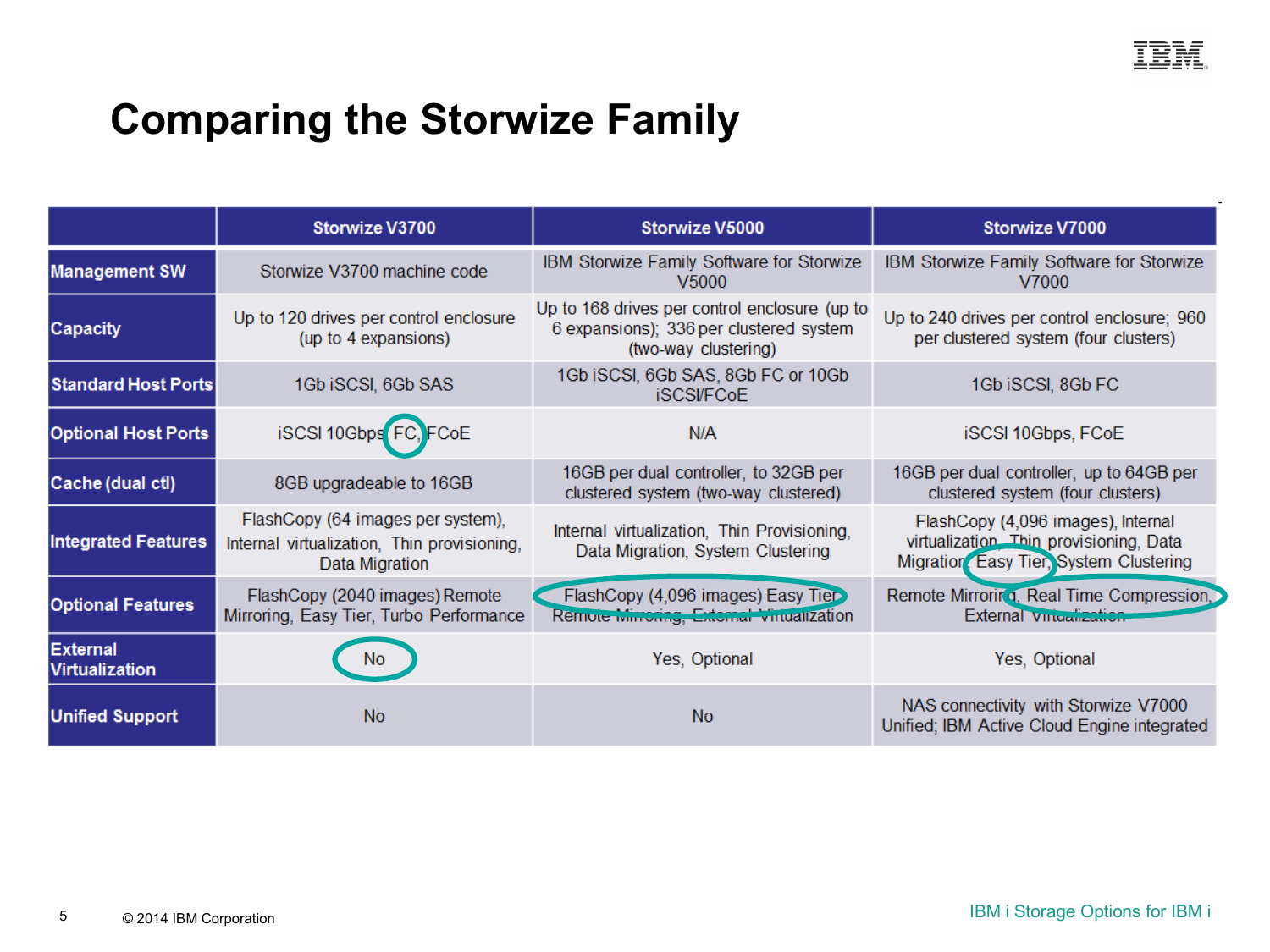

### **Storwize models scalability**

|                           | V3700                | <b>V5000</b>                | <b>V7000</b><br>64                                      |  |  |
|---------------------------|----------------------|-----------------------------|---------------------------------------------------------|--|--|
| <b>Maximum cache (GB)</b> | 16                   | 32                          |                                                         |  |  |
|                           | <b>CTL 24 drives</b> | CTL 24 drives CTL 24 drives | CTL 24 drives CTL 24 drives CTL 24 drives CTL 24 drives |  |  |
|                           | Exp 24 drives        | Exp 24 drives Exp 24 drives | Exp 24 drives Exp 24 drives Exp 24 drives Exp 24 drives |  |  |
|                           | Exp 24 drives        | Exp 24 drives Exp 24 drives | Exp 24 drives Exp 24 drives Exp 24 drives Exp 24 drives |  |  |
|                           | Exp 24 drives        | Exp 24 drives Exp 24 drives | Exp 24 drives Exp 24 drives Exp 24 drives Exp 24 drives |  |  |
|                           | Exp 24 drives        | Exp 24 drives Exp 24 drives | Exp 24 drives Exp 24 drives Exp 24 drives Exp 24 drives |  |  |
|                           |                      | Exp 24 drives Exp 24 drives | Exp 24 drives Exp 24 drives Exp 24 drives Exp 24 drives |  |  |
|                           |                      | Exp 24 drives Exp 24 drives | Exp 24 drives Exp 24 drives Exp 24 drives Exp 24 drives |  |  |
|                           |                      |                             | Exp 24 drives Exp 24 drives Exp 24 drives Exp 24 drives |  |  |
|                           |                      |                             | Exp 24 drives Exp 24 drives Exp 24 drives Exp 24 drives |  |  |
|                           |                      |                             | Exp 24 drives Exp 24 drives Exp 24 drives Exp 24 drives |  |  |

**Maximum drives** 

120

336

960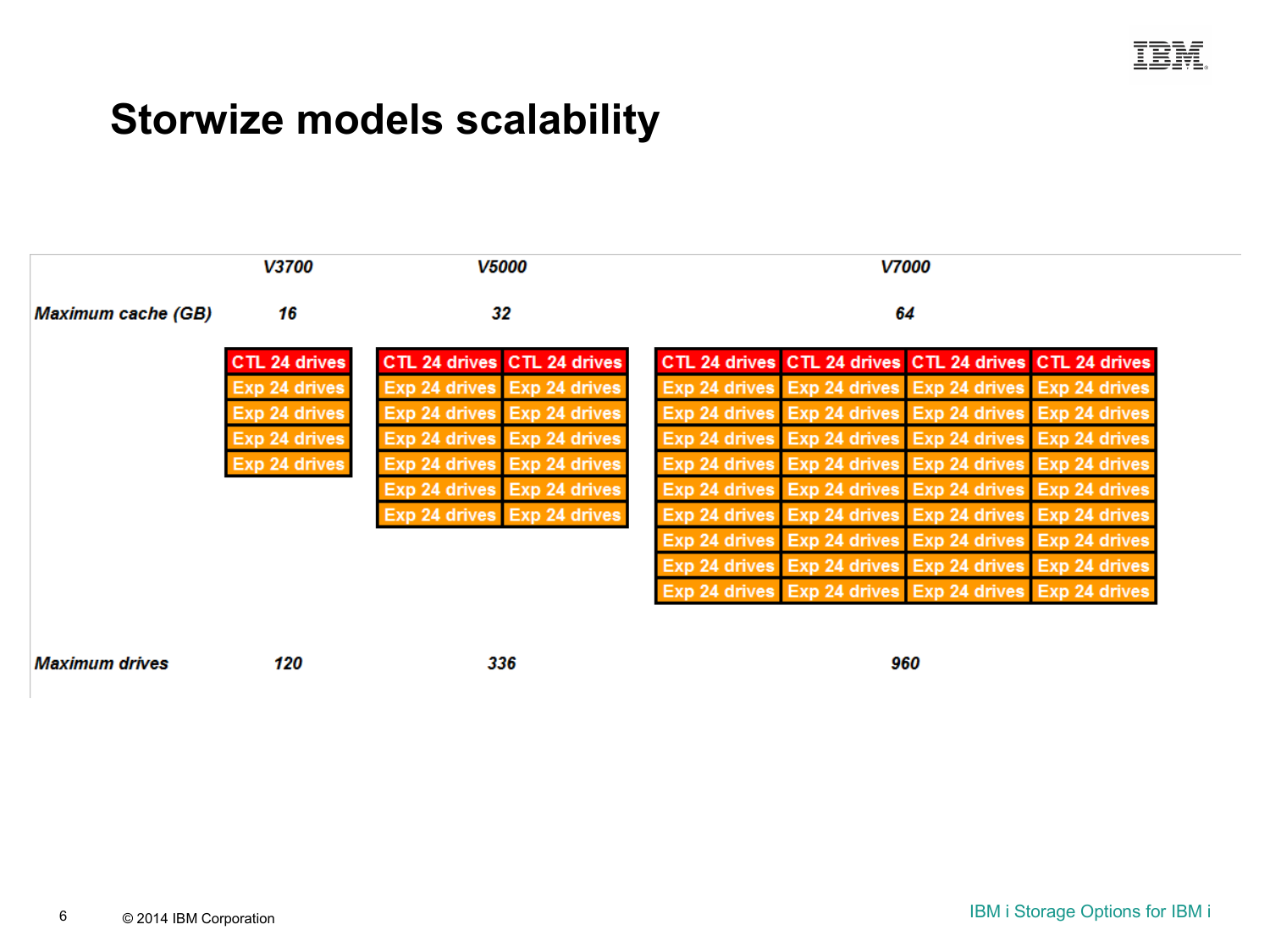

### **Storwize & IBM i**

<http://www-03.ibm.com/support/techdocs/atsmastr.nsf/WebIndex/WP102305> <http://w3-03.ibm.com/support/techdocs/atsmastr.nsf/WebIndex/TD106021>

### Hints and Tips: V7000 in an IBM i Environment

Document Author: Alison Pate Additional Author(s): Jana Jamsek Document ID: WP102305

Doc. Organization: Advanced Technical Sales Document Revised: 08/29/2013

Product(s) covered: IBM Storwize V3700; IBM Storwize V7000

**Abstract:** This document provides Hints and Tips when planning to install Storwize V7000 (or V3700) with IBM i.



Hints and Tips V7000 in an IBM i environment V2 .doc

### Evaluating IBM® Storwize® V7000 V6.4 Real-time Compression with IBM i Workload

Document Author: Ingo Dimmer Document Author: Ingo Dimmer<br>Additional Author(s): Thomas Vogel

Doc. Organization: Advanced **Technical Sales**  Document ID: TD106021

Document Revised: 09/23/2012

Product(s) covered: # 2076; # 2145

Abstract: This technical document shows an implementation example for using IBM Storwize V7000 real-time compression with IBM i data to evaluate its efficiency and performance. It is intended to help IBM technical sales and business partners to demonstrate the potential benefits of using SVC/Storwize real-time compression for IBM i workload.

Evaluating V7000 RtC with IBM i Workload.pdf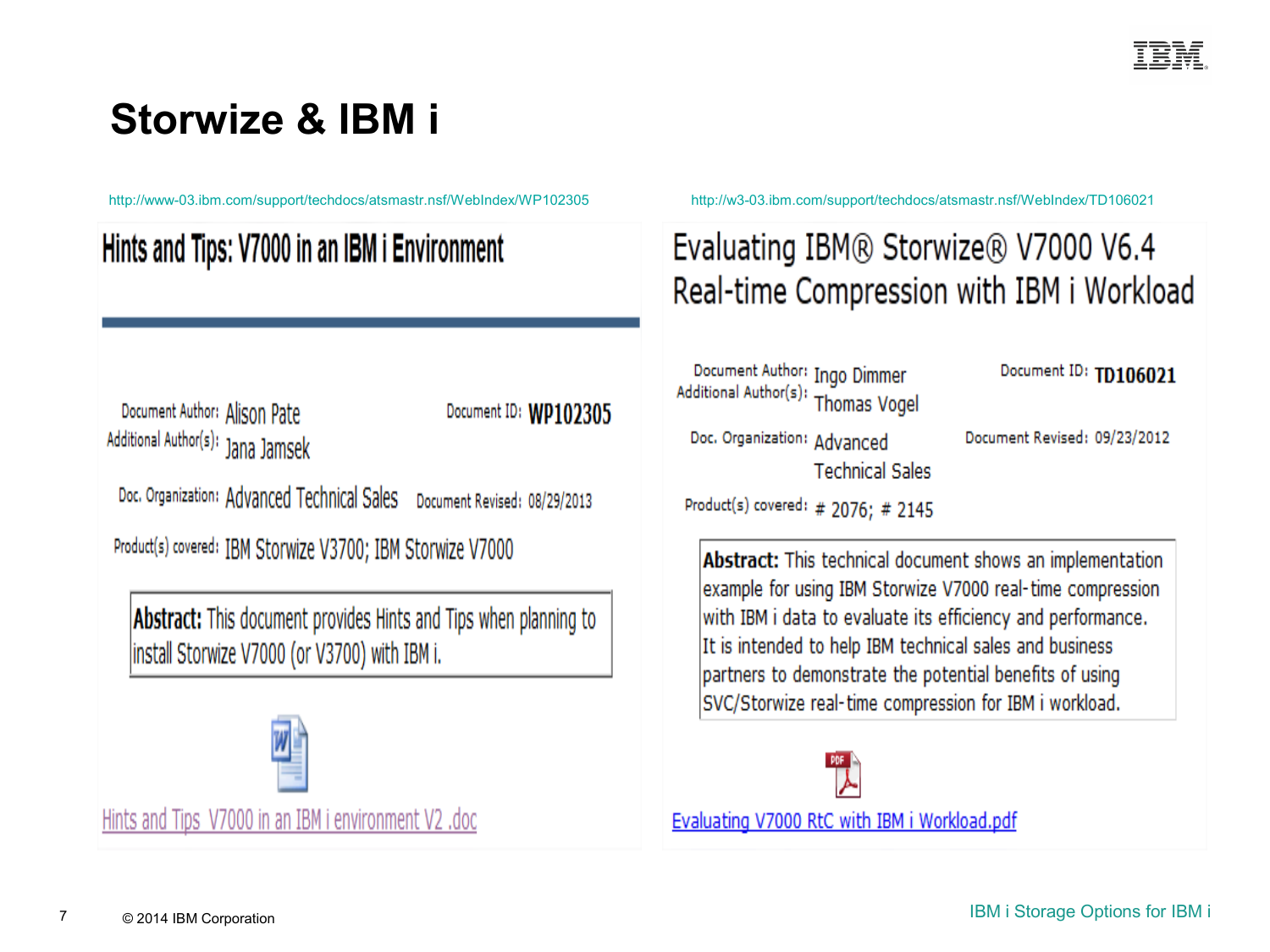# **Native IP Remote Copy**

- Enables transparent use of 1Gbit or 10Gbit Ethernet connections without FCIP routers for replication
	- Supports all remote copy modes MM, GM, and GMwCV
	- GM with Change Volumes preferred mode
	- Covered by normal remote copy license
	- Available for all SVC / Storwize products with 7.2 code
- Includes Bridgeworks SANSlide network optimization technology in V7.2 virtualization software
- Currently:
	- Can not switch speeds anywhere in end to end link
	- Can not non-disruptive change port group configuration
- Configuration:

8

- Configure one Ethernet port for replication on each node using remote copy port groups
- **EXAP-based authentication supported** and **CHAP-based authentication supported CHAP-based authentication supported**
- RTT limit of 80ms still applies

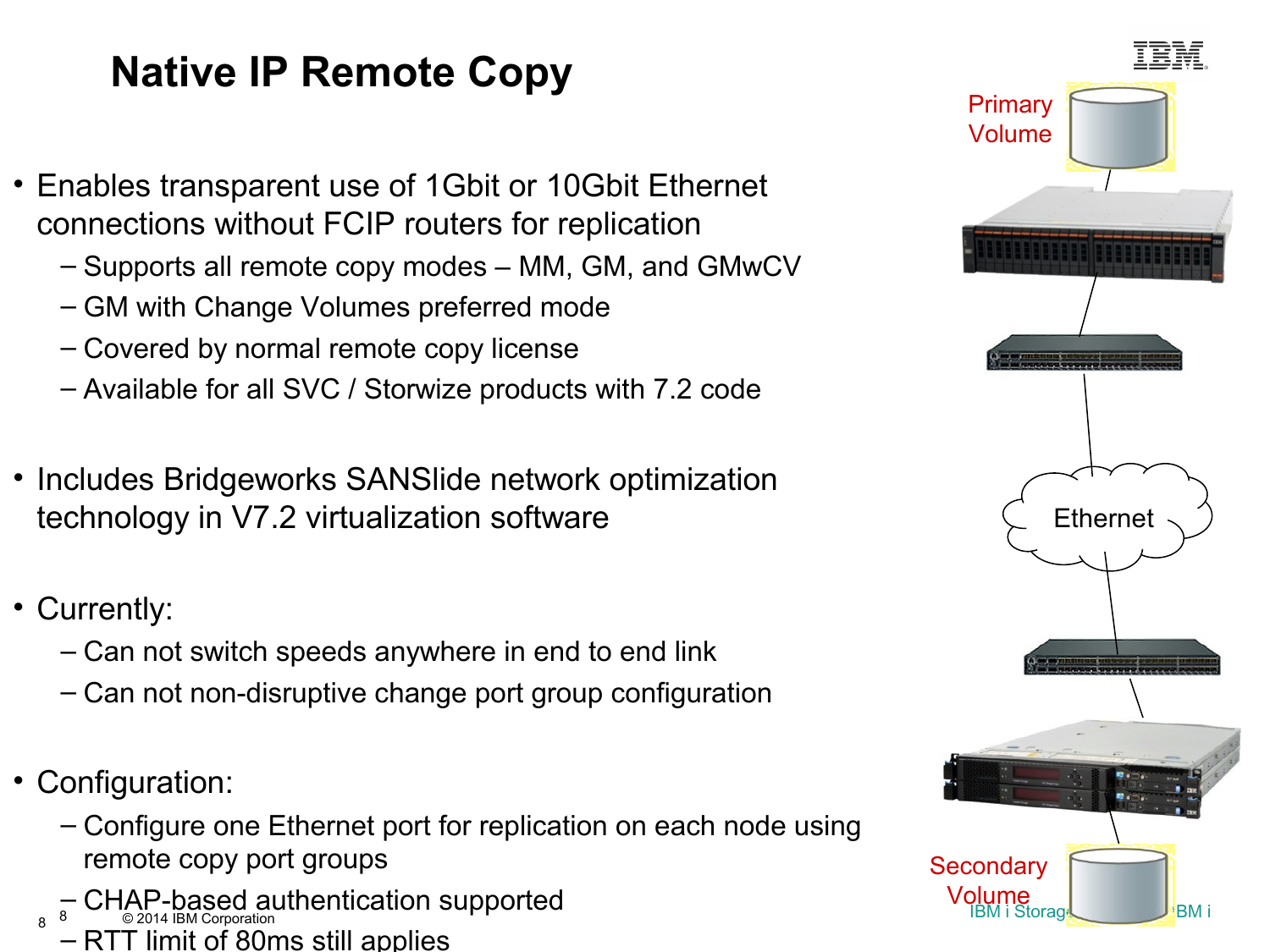## **Bridgeworks SANSlide Optimization**



Latency in IP network: depends on the routing infrastructure depends on distance

Latency = Round Trip Time (RTT) for a single packet set



<sup>9</sup>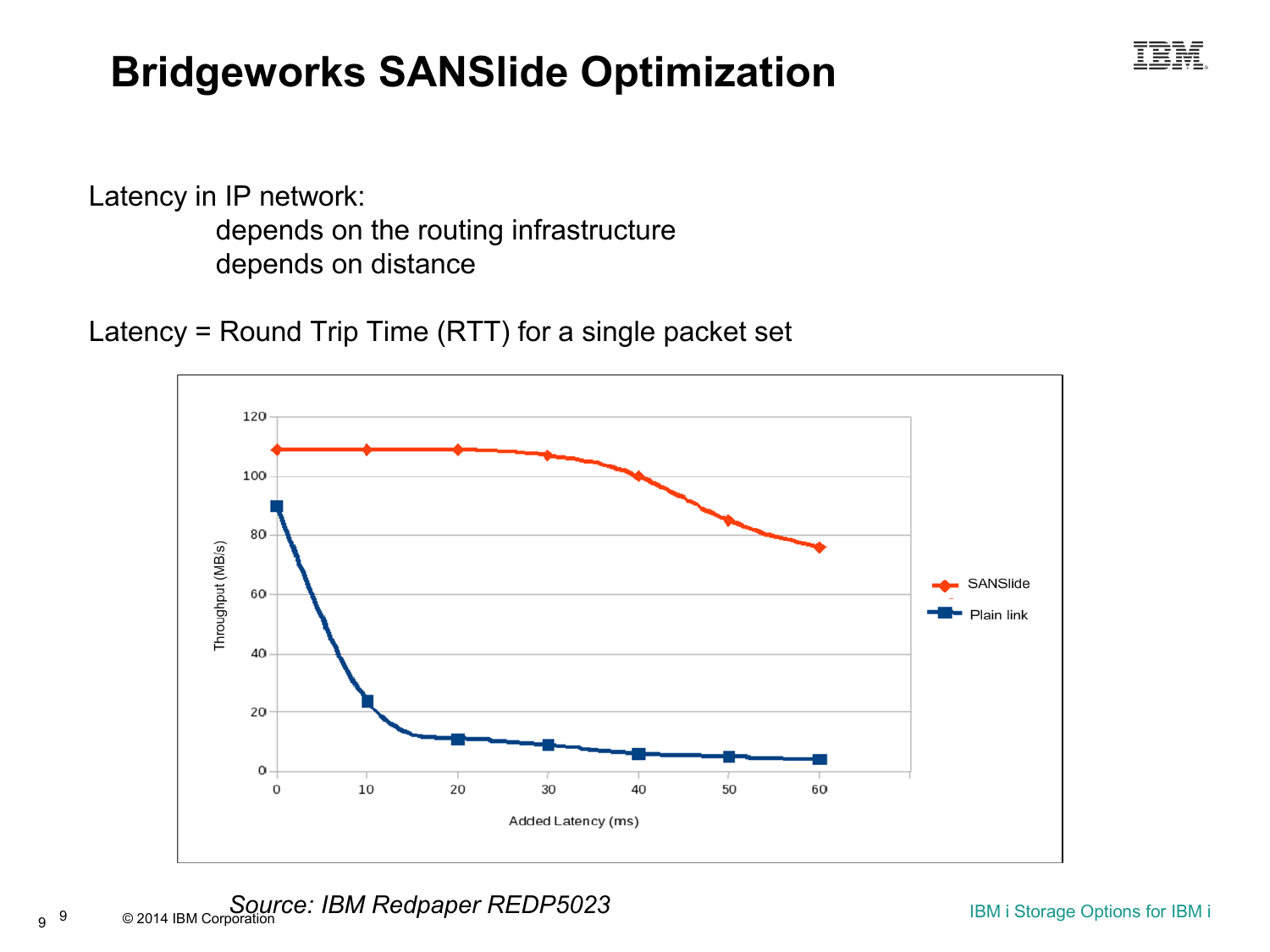

### **Storwize Family IP Replication**

<http://www-03.ibm.com/support/techdocs/atsmastr.nsf/WebIndex/PRS5233> <http://www-03.ibm.com/support/techdocs/atsmastr.nsf/WebIndex/WP102403>

| Accelerate with ATS: SVC/Storwize Family IP Replication                                                                                                                                                                                                                                                                                                                                                                                                                                                                                                                                                                                                                                                     |                                                      | Storwize V7000 replication over TCP/IP with IBM i                                                                                                                                                                                                                                            |                       |
|-------------------------------------------------------------------------------------------------------------------------------------------------------------------------------------------------------------------------------------------------------------------------------------------------------------------------------------------------------------------------------------------------------------------------------------------------------------------------------------------------------------------------------------------------------------------------------------------------------------------------------------------------------------------------------------------------------------|------------------------------------------------------|----------------------------------------------------------------------------------------------------------------------------------------------------------------------------------------------------------------------------------------------------------------------------------------------|-----------------------|
| Document Author: Robert Deutsch<br>Doc. Organization: Advanced Technical Sales<br>Product(s) covered: SAN Volume Controller                                                                                                                                                                                                                                                                                                                                                                                                                                                                                                                                                                                 | Document ID: PRS5233<br>Document Revised: 03/04/2014 | Document Author: Jana Jamsek<br>Additional Author(s): Jens Liebetrau                                                                                                                                                                                                                         | Document ID: WP102403 |
| Abstract: This session will provide details about the new IP replication using native<br>Ethernet ports introduced in V7.2 of the Storwize Family Software, including a<br>demonstration of how to configure the IP partnership, create remote copy<br>relationships and consistency groups, and easily move between the three flavors of<br>replication: synchronous, asynchronous and asynchronous using change volumes.<br>Configuration guidelines, restrictions, and best practices will be covered as well as the<br>basics of what the integrated SANslide function provides. Come join in to learn about<br>this exciting new capability of the SVC and Storwize family of virtual storage systems. |                                                      | Doc. Organization: Advanced Technical Sales Document Revised: 01/13/2014<br>Product(s) covered: # 2076; IBM i; PowerHA SystemMirror<br><b>Abstract:</b> For this Whitepaper we tested and described the<br>implementations for IBM i, using Storwize V7000 Remote Copy over<br>TCP/IP links. |                       |
| ATS Customer Webinar - SVC-Storwize IP Replication - Slide Deck - Mar 2014.doc                                                                                                                                                                                                                                                                                                                                                                                                                                                                                                                                                                                                                              |                                                      | Storwize V7000 replication over TCPIP with IBM i Version 1.pdf                                                                                                                                                                                                                               |                       |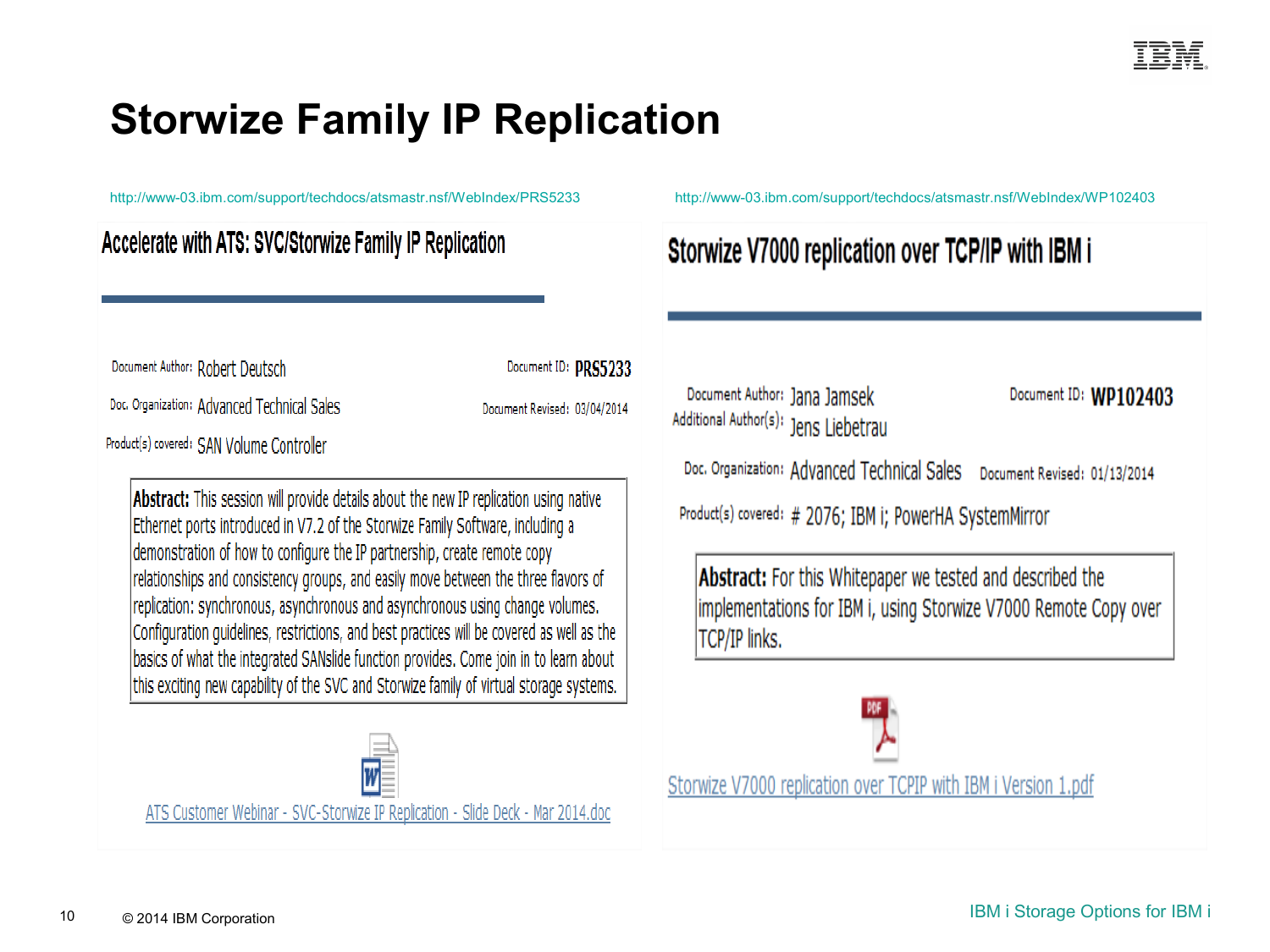

External 58%

### **Quick Poll results**